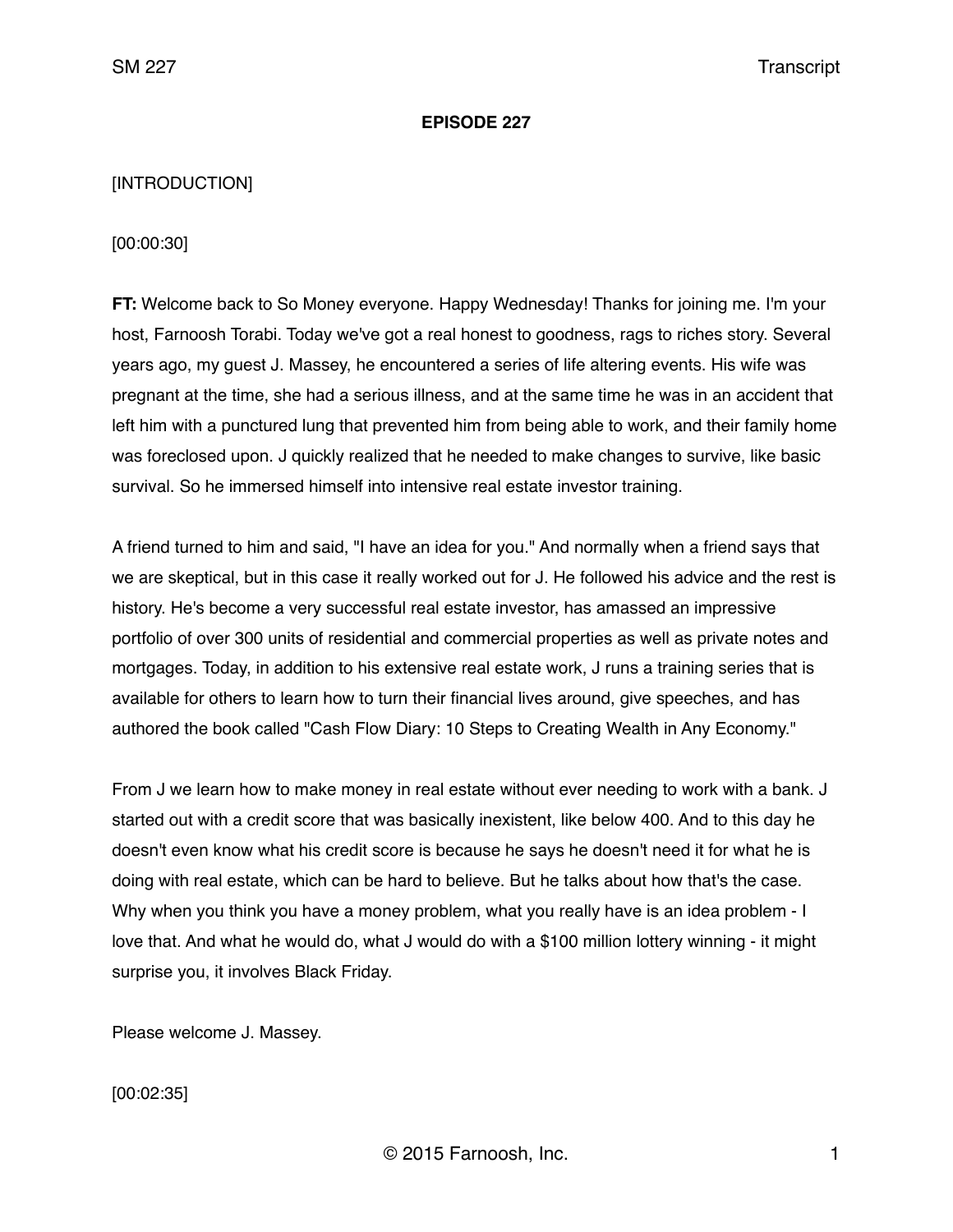# [INTERVIEW]

**FT:** J. Massey, welcome to So Money. I can't wait to unleash your story. Welcome to the show.

[00:02:43]

**JM:** [Laughs] Thank you, I'm glad to be here.

[00:02:46]

**FT:** You have a real rags to riches story, and I want you to start there with the rags. Start with the rags and tell us where were you when you decided that you needed to change your life, and what gave you the emotional willpower to get back and pick yourself up and be stronger, because I mean I know, I want you to talk about your story. I know your story, but I want you to hear it from your voice where the struggles began and then the transition. But I might stop you because what I really wanna know is, how does someone who gets so broken, climbs back up? Like what's the emotional characteristic that you need to really get yourself to a better place?

So take us back to the before, and then tell us the after.

[00:03:33]

**JM:** Sure, sure. And at the end of the day, in my opinion, the "riches" as you say, they don't matter without the "rags". So I think the rags are part of the reason that the riches are even present. And we all have rags of many different forms. And I hope that whomever is listening, I'm talking to you right now, there's at least one of you out there that needs to hear what I'm about to share so that you can hopefully develop the desire, the courage. Dare I say, the gumption to go out there to actually step into the greatness that I think you were born to be.

So a few years ago I was a financial planner, and insurance guy. That's what I was doing. My wife by trade is a recruiter. And we were trying to start a family, all that type of stuff, but we had a miscarriage. And that part wasn't obviously so great and then we got pregnant again and we were all kinds of excited. However, she has a condition known as hyperemesis, and most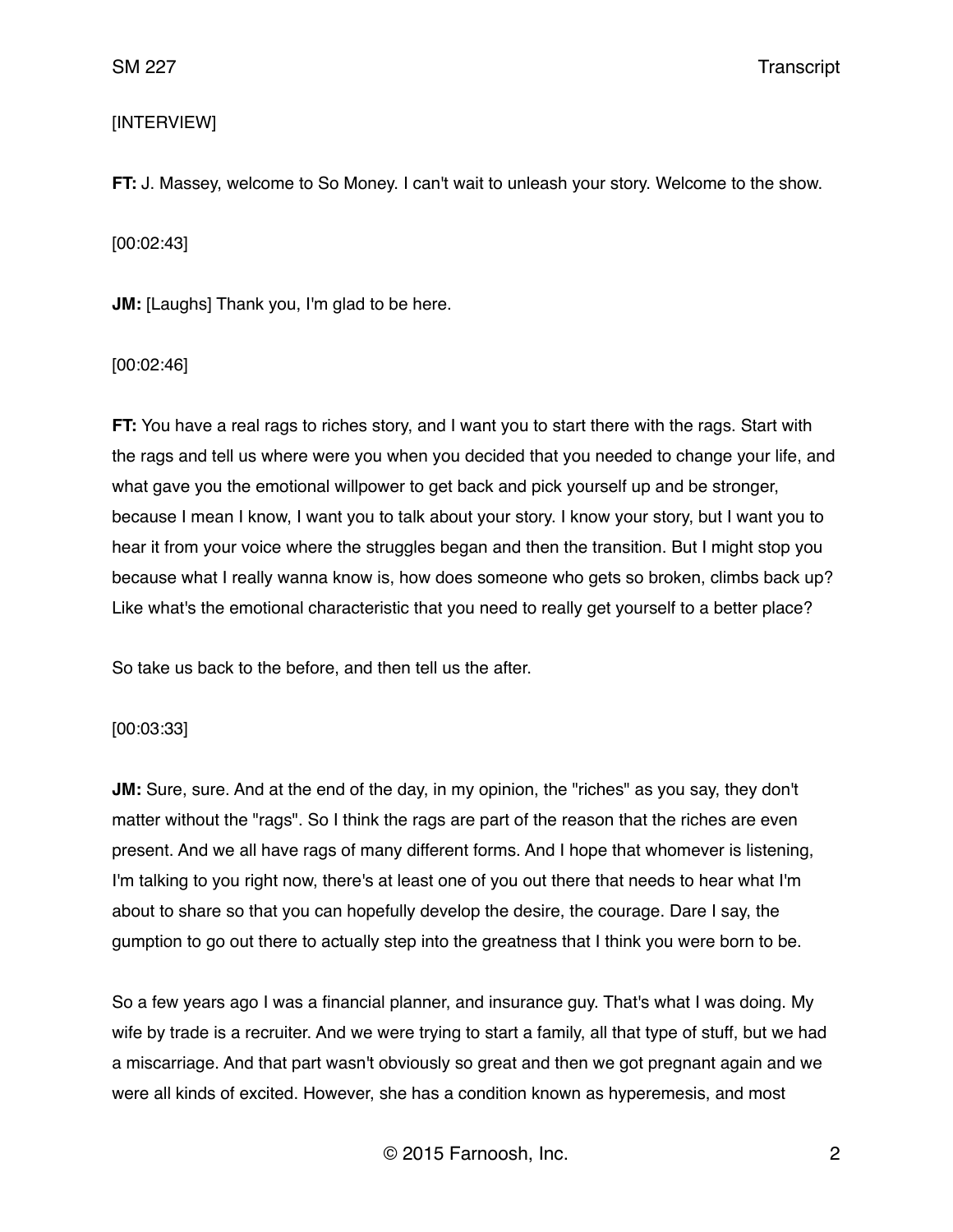people don't know what that is. It means that when she's pregnant there's something as simple as water or bread, she cannot consume - she can't eat or drink.

And that put us into a completely different mindset and situation because now literally I'm waiting for that phone call, is my wife going to be alive today? So that was very stressful, which made it hard to function as a financial planner. And so what we did, I started selling our personal possessions on eBay from her hospital room. They did what I still call an "oil lube and filter change on her". I don't really know the technical name of the procedure! And at the end of the day we've been able to have a number of kids.

But here's the thing: while we were going through that, I'm not able to work as a self-employed financial planner, she's unable to work in bed-ridden, can't eat or drink. Money starts going out the door and we have to find another way to make ends meet. And a friend says to me one day, he's like, "Hey I got a solution for you." And I'm like, "Okay, what could it possibly be?" And he says, "You should become a real estate investor," which did not make any sense. We had a credit score of 398, we could barely put \$75 together, and it was just one of those moments where I made a key decision - we made a key decision.

We said, "What we didn't have, we weren't gonna let what we didn't have stop us from moving forward. And it began to open up doors. Just learning techniques to buy and sell property, using none of our money and credit, learning to raise capital, was kind of the whole thing. But at the end of the day, if you've seen two movies out there, if you've seen Cinderella Man, and/or The Pursuit of Happiness - if you've seen both of them, you pretty much know my life story, between the Chris Gardner and James Braddock, you've got it together.

But both of those gentlemen in that movie were fighting for the same thing. You ask what, where does that emotional power come from? It simply, if you've ever stared your children in the face, and they've ever asked you, "Hey Daddy, what's for dinner?" And you not have an answer. If you've ever walked through the door and seen your wife crying cause there's an eviction notice and you know that the the police are coming. If you've ever had to make a decision: electricity or food? Or you knew if you didn't do something about it, if you didn't sell something, if you didn't figure out something, you weren't going to eat - that's where it comes from. I was fighting for food. I wasn't trying to improve life, I was trying to have one.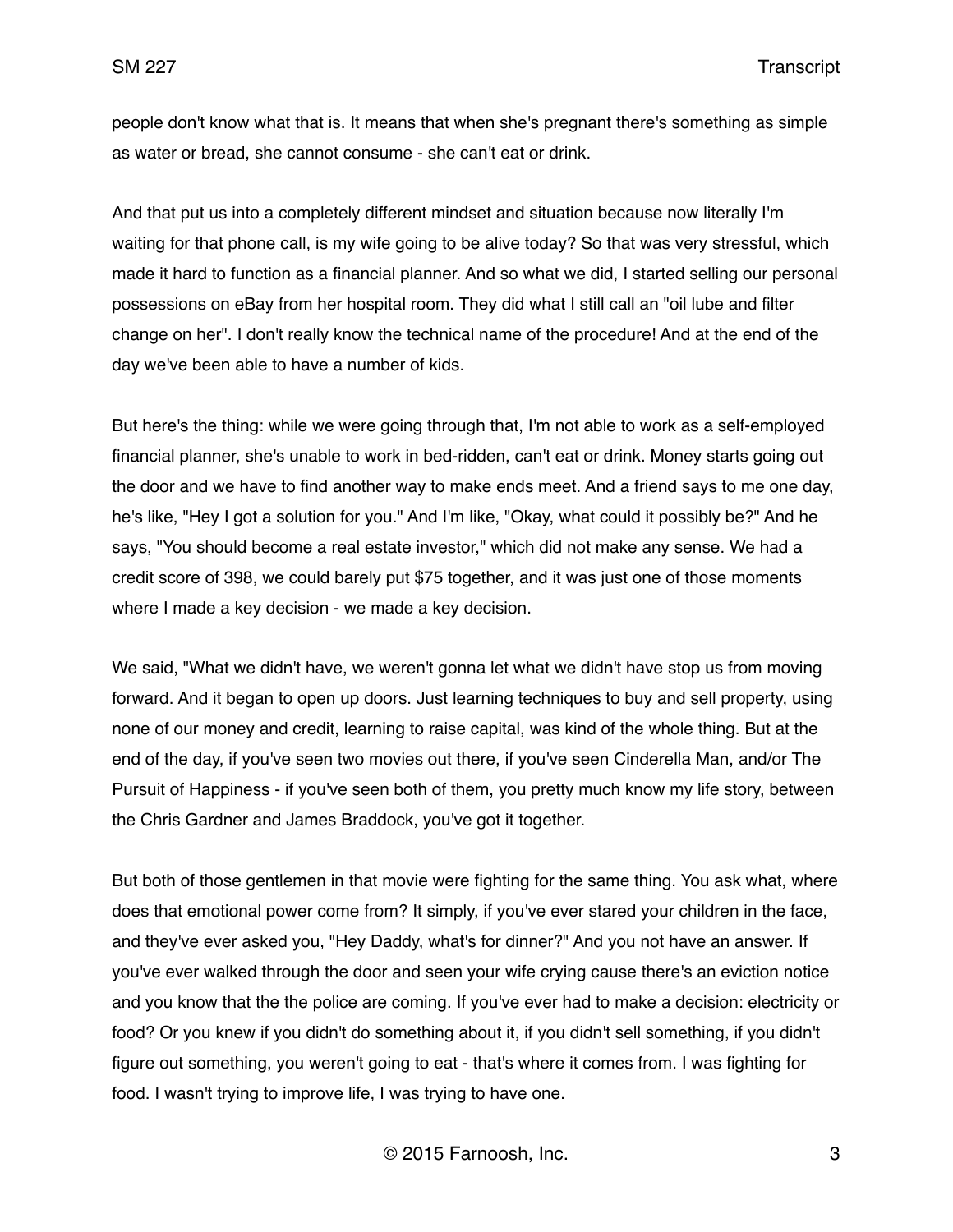And at the end of the day, my best thinking is what created that situation. And it was up to me to realize that our best thinking - if that was the result of my best, I mean if you think about it, I've not met a person who woke up in the morning and has ever said, "I'm aiming straight for the bottom." No one ever says that. You've never said that.

[00:07:26]

**FT:** Right. No.

[00:07:28]

**JM:** And so your best ideas have resulted in what you currently call this experience of life, and if you're not satisfied with it, there's only one person to blame or to choose to take responsibility for it, and that's what we did.

[00:07:40]

**FT:** What year was this? I wonder if you could repeat this success today? I have a feeling this was maybe at a time when real estate investing was something that was more accessible because of the way that the industry was managed. You know, people could get loans for 0% down. They could get a mortgage with a really low credit score. You can't do that today! So how much of your success was also thanks to the timing of it all?

[00:08:07]

**JM:** [Chuckles] I think a lot of it was to the success of timing. And I'll tell you the timing in just a minute, but cause we've all heard "you gotta be in the right place at the right time", but you also have to be the right person. So the time, you know, since you mentioned these things, was during the economic crisis in the meltdown. We did our first deal June 18th, 2008 and it was not too long thereafter where the crisis hit full storm. So I think the timing was perfect. There weren't loans available because of that, so it didn't really matter if you had a great credit score or not. It's learning the skill sets that give you the ability to operate outside the credit system, and we've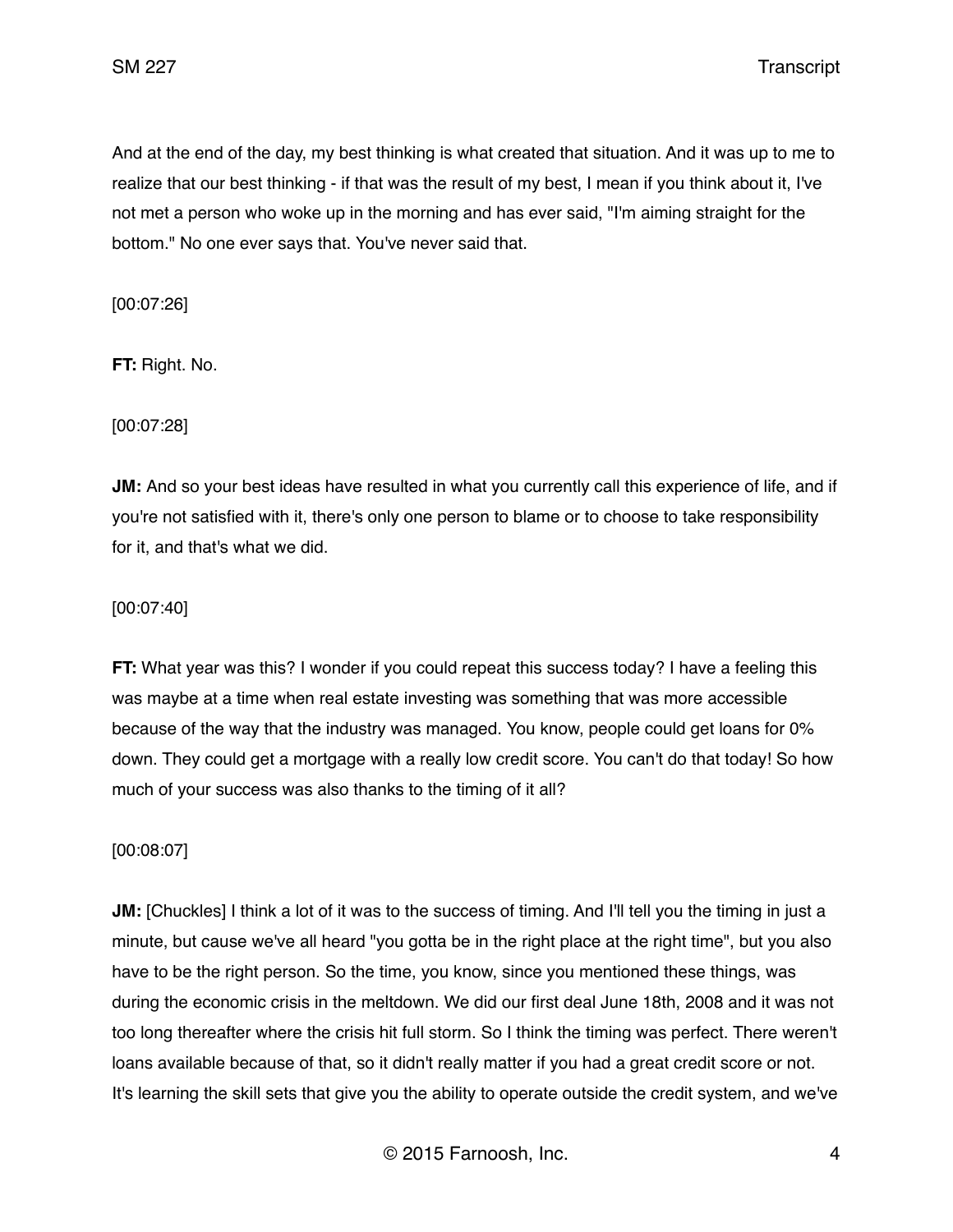done 10's of millions of dollars worth of real estate transactions in many different states in the United States. And we've never used a bank.

Still have not used a bank, because we have these techniques that allow us to be able to transact real estate without the need for a bank.

[00:09:04]

**FT:** Can you share one example?

[00:09:07]

**JM:** Sure, sure.

[00:09:08]

**FT:** I'd love to learn a couple of these. Yeah, just to sort of sidebar here. What's one or two really interesting techniques that you could teach us?

[00:09:14]

**JM:** Here's a very, very simple one. Anybody can do this, so long as you have Craig's List. If you've got Craig's List in your area, or something like it. And I'm going to use a car as the example: if you go to your local Craig's List right now, type in the words under the for sell somebody is selling a car, probably a high performance or expensive one, and they're just saying "Take over my payments. Will you takeover my lease," is usually how they're going to say it.

That same strategy, I mean if you wanted to buy that car, all they're saying is, "Just take over my lease, and you can have the car." That same strategy exists for real estate and it's just simply called "Subject to" and that's how we did our first transaction. I found an individual who was not able to meet the monthly obligations on the house and what we - all I did was say, "Hey, how about I takeover the payments and start making them." Now yes I made that offer knowing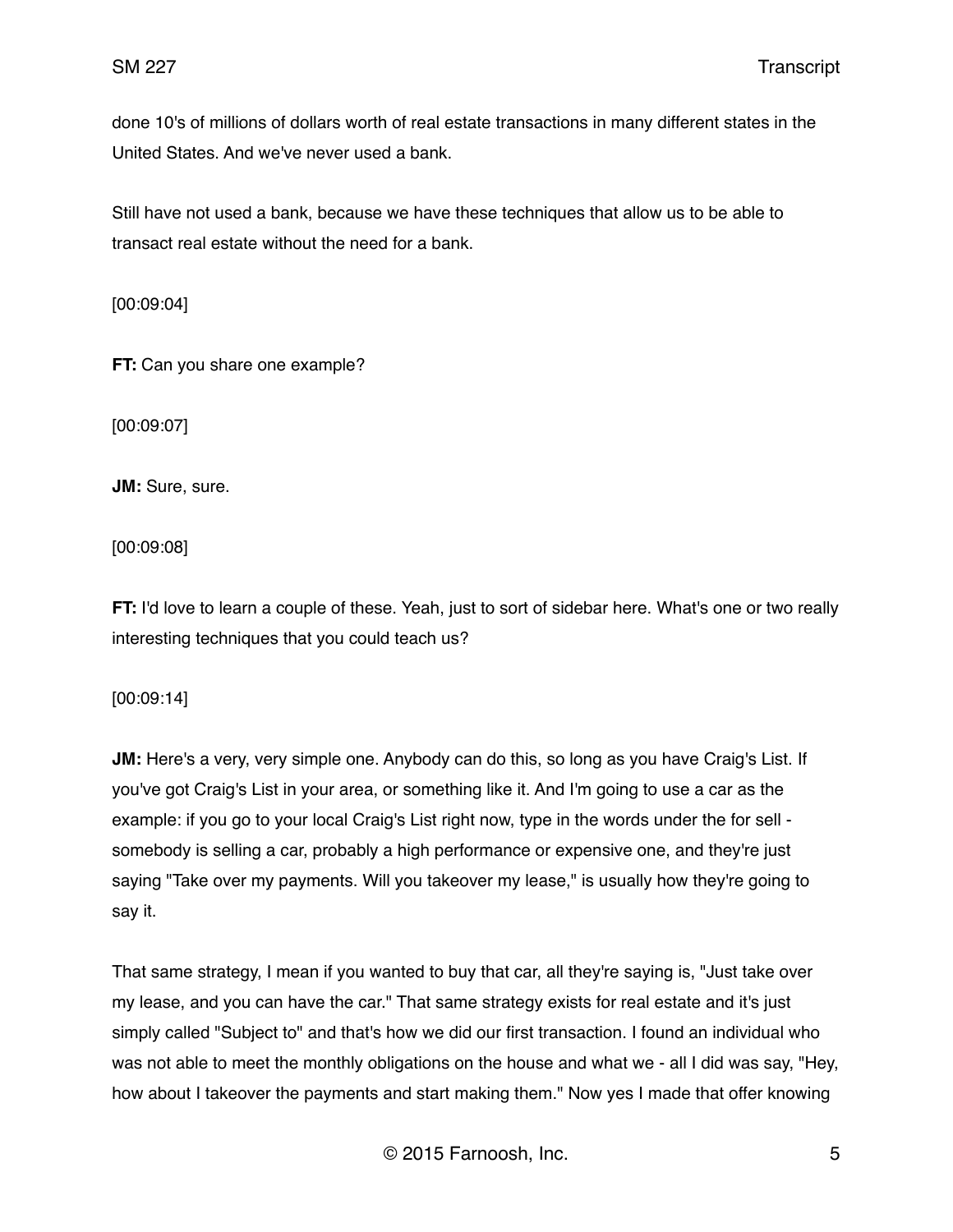that I had a credit score of 398, knowing that I didn't know how to rehab a property or put a tenant in there. I knew that I didn't know how to do those things, but I also knew that those things needed to be done and that there are people out there, in some cases contractors and property managers, who's job it was to do that.

So I was like, "Well, all I gotta do is get her to say "Yes, I'll give you the house," and then I have to find a property manager and a contractor." And that's what I did. I said, "Okay, I will take over the payments," and I knew that if I got a tenant in there, the tenant was technically going to be the one making them. So I got a tenant in there, the tenant made the payments, I paid the mortgage. It was very, very simple. The property manager found them, they did all the marketing, they put the person there. The contractor did the rehab work, made the bathroom better, and we added - I think we added air conditioning to that particular house. And everything went along swimmingly, as they say.

But none of that required one lick of my dollars or credit at all. It just, what's really cool about real estate is you can create a ton of value and you can choose when you get paid.

[00:11:26]

**FT:** And so the idea being that you found that renter to pay you maybe more than the mortgage? Because where...

[00:11:31]

**JM:** Of course!

[00:11:32]

**FT:** Yeah obviously. That's the profit.

[00:11:33]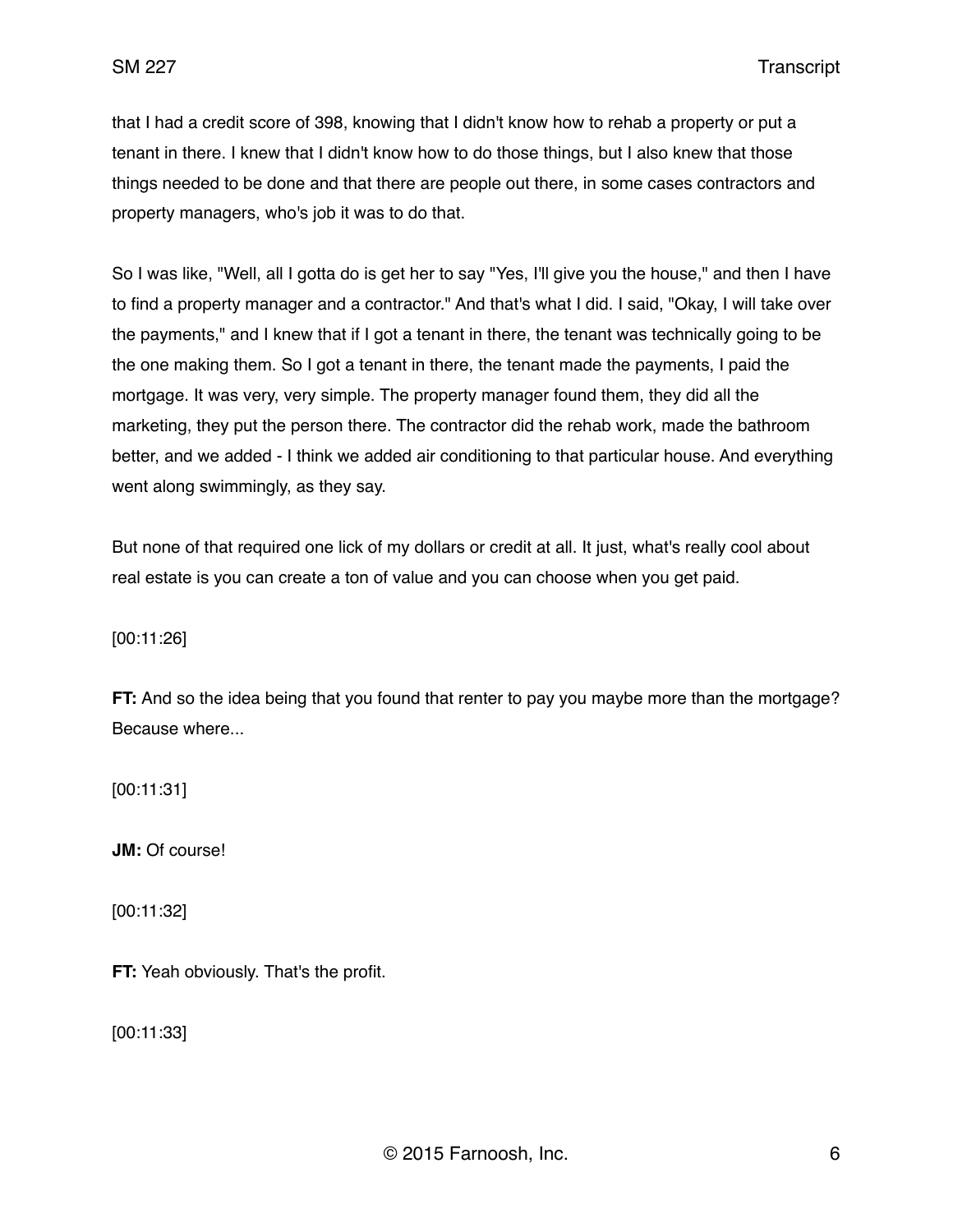**JM:** Yeah, yeah. Of course. Yeah, yeah that's just standard business. You've gotta get somebody to give you more than what you're expenses cost.

[00:11:40]

**FT:** Where do you find these "Subject To" properties?

[00:11:43]

**JM:** Again, right now you can probably find them on Craig's List.

[00:11:47]

**FT:** Really? You can find homes in this category on Craig's List?

[00:11:51]

**JM:** Yeah, absolutely. Very, very easily so. There's a number of people who will make offers of that kind. It's just a form of seller financing. You just have to understand what it is that you're looking for. There are many different degrees of seller financing, and once you understand that, you have a tool belt that's very, very well versed and being able to buy any piece of real estate at the end of the day. And that's what it comes down to - having a very extensive tool belt. And we invested a lot of time in studying the tools that professionals use to go out there and transact real estate and not have to use a bank. And once you've gotten that far, once you've gotten one done it's like tying your shoe. Once you know how to tie one shoe, you know how to tie them all.

[00:12:37]

**FT:** [Chuckles] How long did it take you to get back on your feet? You said you had a credit score of 398, you had - you couldn't put \$75 together. How long did it take you after your friend told you, "I have an idea for you," to actually start to turn things around for the better?

[00:12:55]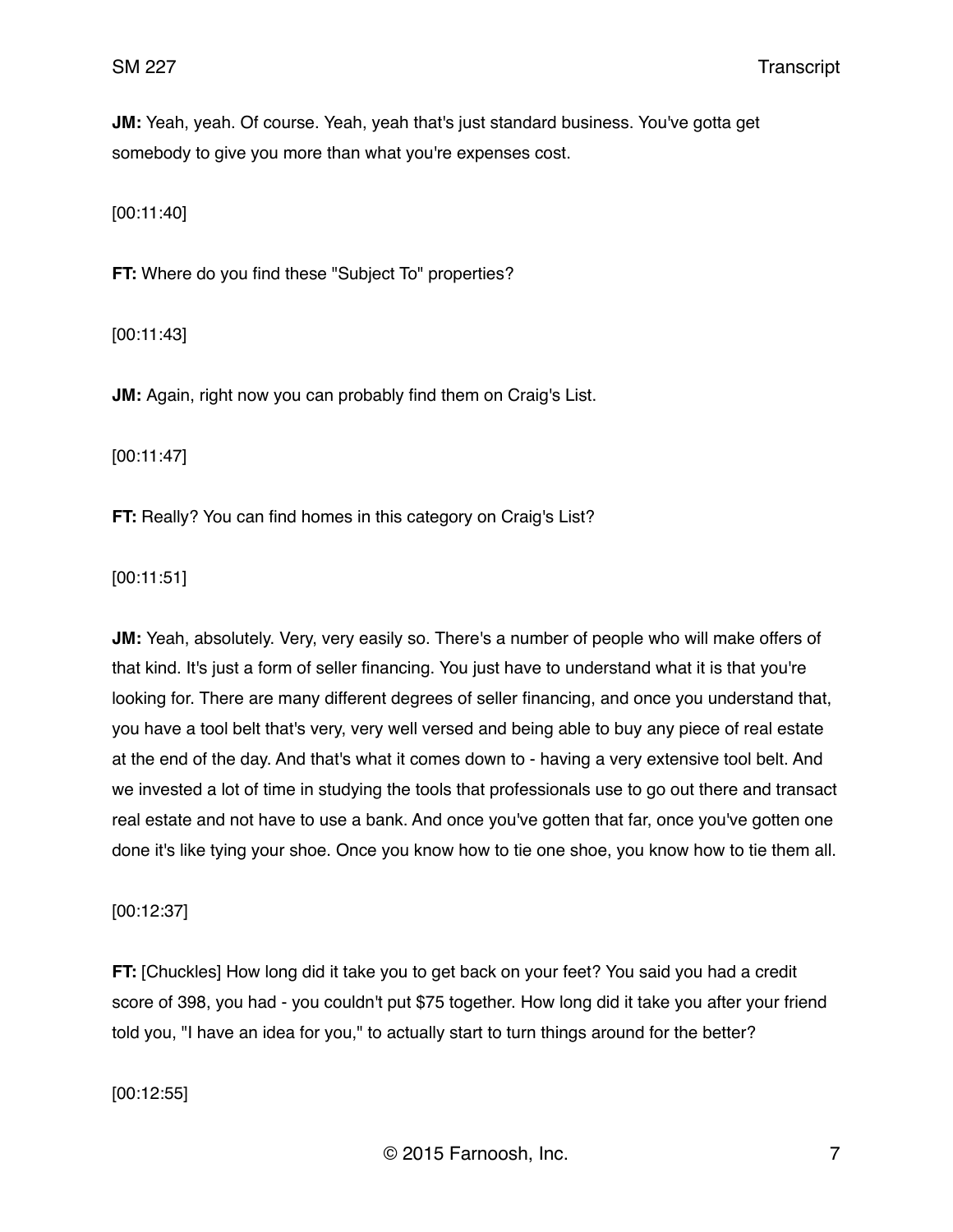**JM:** [Laughs] It took a bit because the first thing that you've gotta realize you have to turn around is how you think, how you process, how you see the world. So there's a lot, to some degree, there's a lot of deprogramming. So for those that are on the younger sides of life, let's just call that "less than 40 years old", it's gonna be easier for you because there's less deprogramming to deprogram, so to speak. Cause you've heard things; you've heard sayings like, "What you don't know can't hurt you," but that's not true. "What you don't know can, has, and always will hurt you." Cause I didn't know you could buy a property with bad credit and I mean, you understand.

When we bought that first deal, we were still squatting in bank-owned property, foreclosure on the record, all the evidence if you looked at us on paper, there's nothing that says we should be able to buy property by all the traditional wisdom. But the traditional wisdom didn't apply anymore. The marketplace is different, the call of the hour needed to be something completely different than what it was, and that's what we were able to provide. So after re-thinking, it probably took us, I dunno, six-seven months to get our head straight.

I mean, you gotta understand, my wife between the medical issues and so you take your normal stress, and you add to the fact that you don't have a place to stay, my wife couldn't eat or drink. Oh, and I forgot to mention, I went to go play volleyball one day to blow off steam, and I punctured my lung. So I couldn't walk and talk. On top of learning a completely new and foreign industry with all of it's language and complications, on top of the financial meltdown, and that's kind of what I was dealing with on a daily basis.

[00:14:42]

**FT:** Wow. And so right now, what's your credit score? Just out of curiosity, and does it even matter where it is?

[00:14:49]

**JM:** It actually doesn't matter. It doesn't matter and that's why I don't know cause I don't actually - I don't care. When I realized that credit was more about marketing than it actually has anything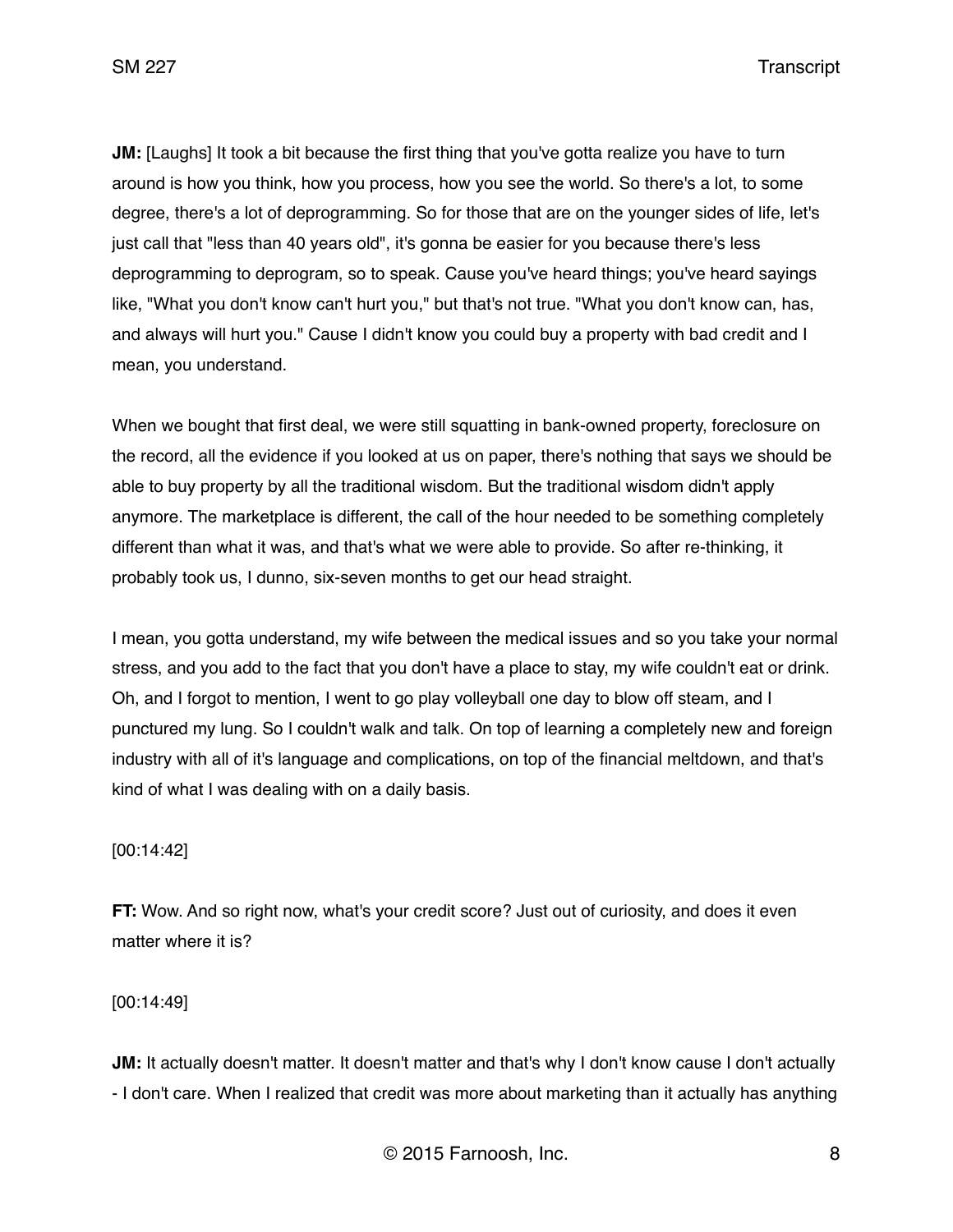to do with anything else, it has a lot to do with marketing in a whole lot of ways, and I actually don't care. It doesn't really matter. The only time credit really gets in the way, and this was - it was very, very irritating - it got in the way when I went to go rent a car. They wouldn't rent a car to me, but mind you, I could buy the car that I wanted to with the very same debit card I wanted to use. I could've bought it cash, done, but they wouldn't let me rent the car.

Now the car rental companies have gotten a little bit more advanced since then in the last few years, so they've got procedures now for debit cards and these types of things. But at that time it was very, very frustrating. It's like, "I can't rent a car, but I could buy it." So it was very, very irritating.

[00:15:53]

**FT:** And how's your family today?

[00:15:55]

**JM:** Well we've four kids total, so oldest is in college, the young ones are all gonna be in school this Fall - yay! So Daddy might actually get some work done at home. [Chuckles] That'll be fun. But they're good. I mean, they're good. They think differently; my oldest has started her own online business on Etsy, the younger ones are beginning to start their own little enterprises cause Daddy doesn't hand out money - I just don't do that. I make them come up with a product or service and learn how to sell it, and they do. So my wife has started her own business cause we, again, we just got a serious crash course in what happens when you have a single point of failure. And if you only have a job, you have a single point of failure.

[00:16:47]

**FT:** Yeah. I cannot stress that enough either. Well speaking of money J, I'd love to learn now, as I ask all of my guests, what is your overarching financial philosophy on life?

[00:16:59]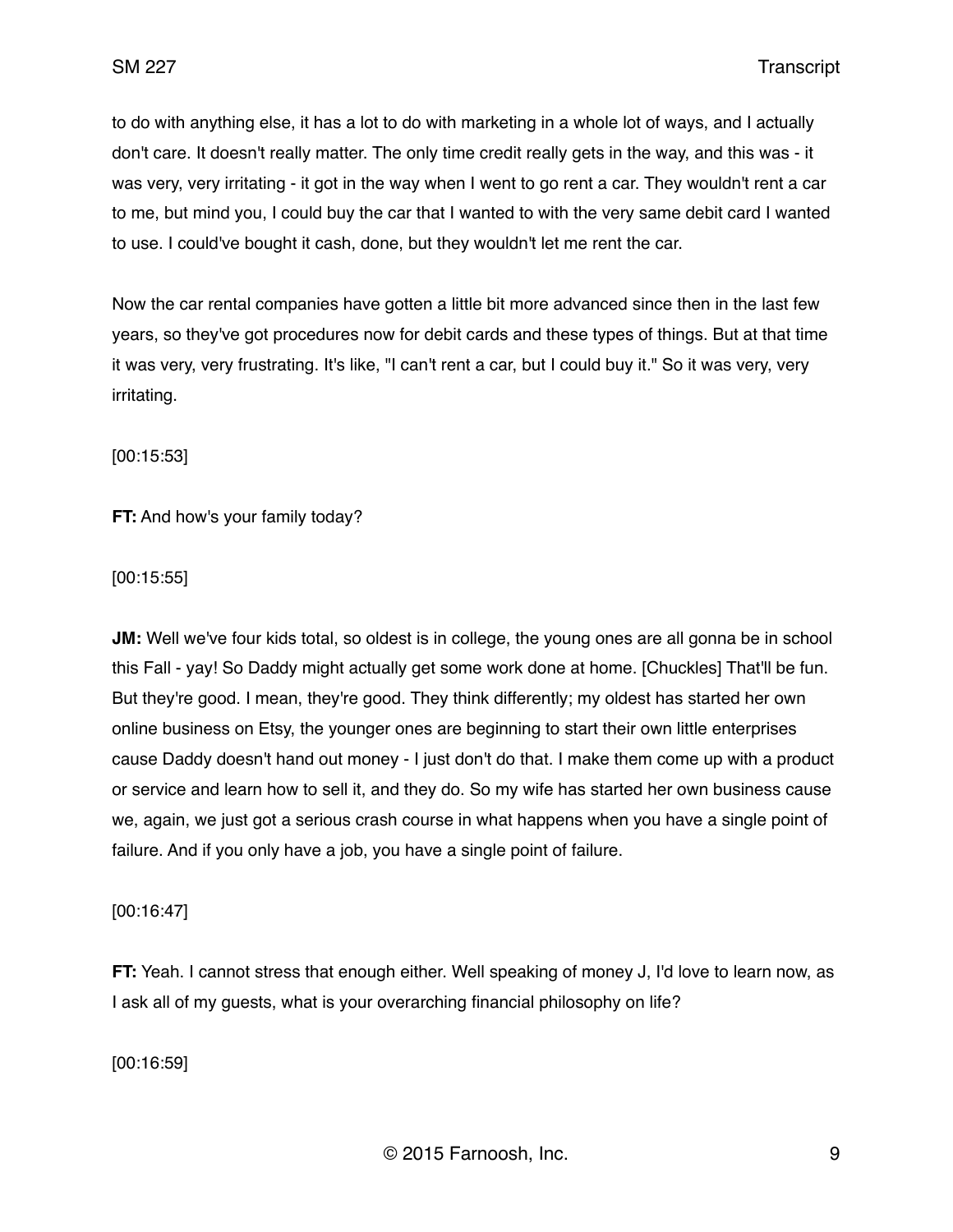**JM:** That's an interesting question. Give me some context on that one, when you say financial philosophy?

[00:17:07]

**FT:** So this is a saying, a mantra, a thought point that you've perhaps taken with you through good times and bad. That you feel really represents how you think about money, how you value money. Some people say to me, you know, "My money mantra is always negotiate, nothing's ever final sale." Or, "My money mantra is that the world is abundant and I need to stop thinking that I'm coming from a place of scarcity." What's yours?

[00:17:39]

**JM:** Got it. I would say it's "Give more in use value than you take in cash value, then you will constantly receive those little certificates of appreciation called money."

[00:17:52]

**FT:** [Chuckles] "Give more in use value"...

[00:17:56]

**JM:** Than you take in cash value!

[00:17:57]

**FT:** Thank you take in cash value. That's new one. I haven't heard that one before and I guess, coming from you, it does not surprise me.

[00:18:03]

**JM:** [Laughs] Well yes, and well here's the thing: you're doing it right now. In fact this episode, if you will, you're giving more to your listeners - you've given more to your listeners through your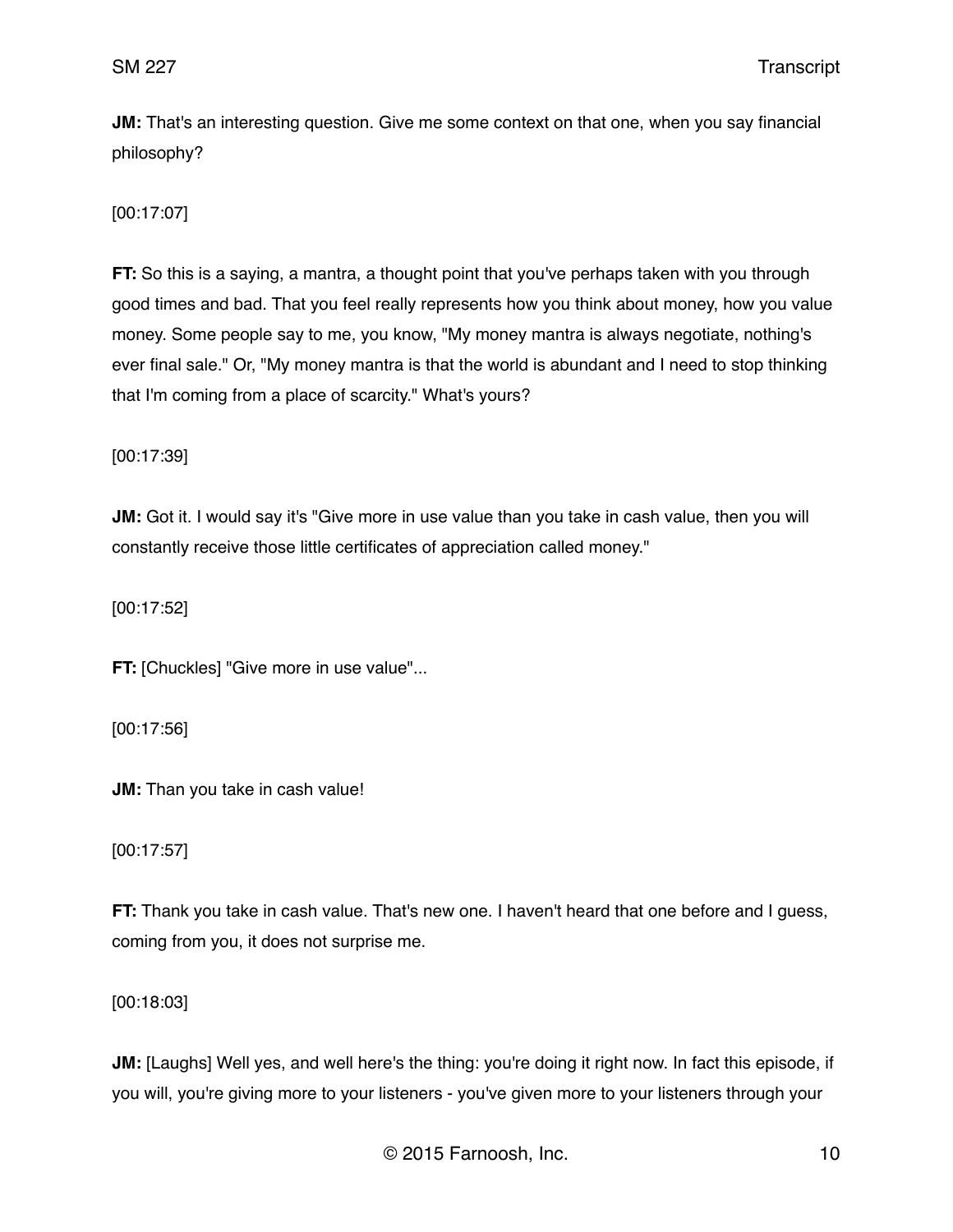books, your information, and everything than you've asked them for in cash value. I mean what's the price of a book? \$20-\$30? Are you telling me that you don't have an idea in your book that's worth at least ten times that?

[00:18:30]

**FT:** Right, yeah. Well this podcast is free!

[00:18:33]

**JM:** Even more so!

[00:18:34]

**FT:** [Laughs] Even more so. And yeah, you have a book too J, I wanna talk about that: "Cash Flow Diary: 10 Steps to Creating Wealth in Any Economy". You mentioned a couple of steps regarding real estate and how to kind of position yourself well in that marketplace. What's one tip from your book that you really think our audience would like to hear? Remember, our audience: typical millennials, young professionals, very aspirational, and hoping to do more with their money and life.

[00:19:03]

**JM:** Yeah, well one of the things like in our membership in our customers that are now taking parts of our education, the thing that irritates me - and now just hear me out. The thing that irritates me the most that I hear from the millennials, first of all is, I don't know if we even like the label, but let's just go with as it is. But for whatever reason, understand that you don't have to wait till you're 40 to get this thing done correctly. Just because you're younger doesn't mean you can't do a multimillion dollar transaction.

In fact, it's very possible because it's all about creating value; what the marketplace cares about is creating value. It doesn't care about your age. If you're 90 and you can create value, awesome. If you're 60 and can create value, great. If you're 15 and you know how to create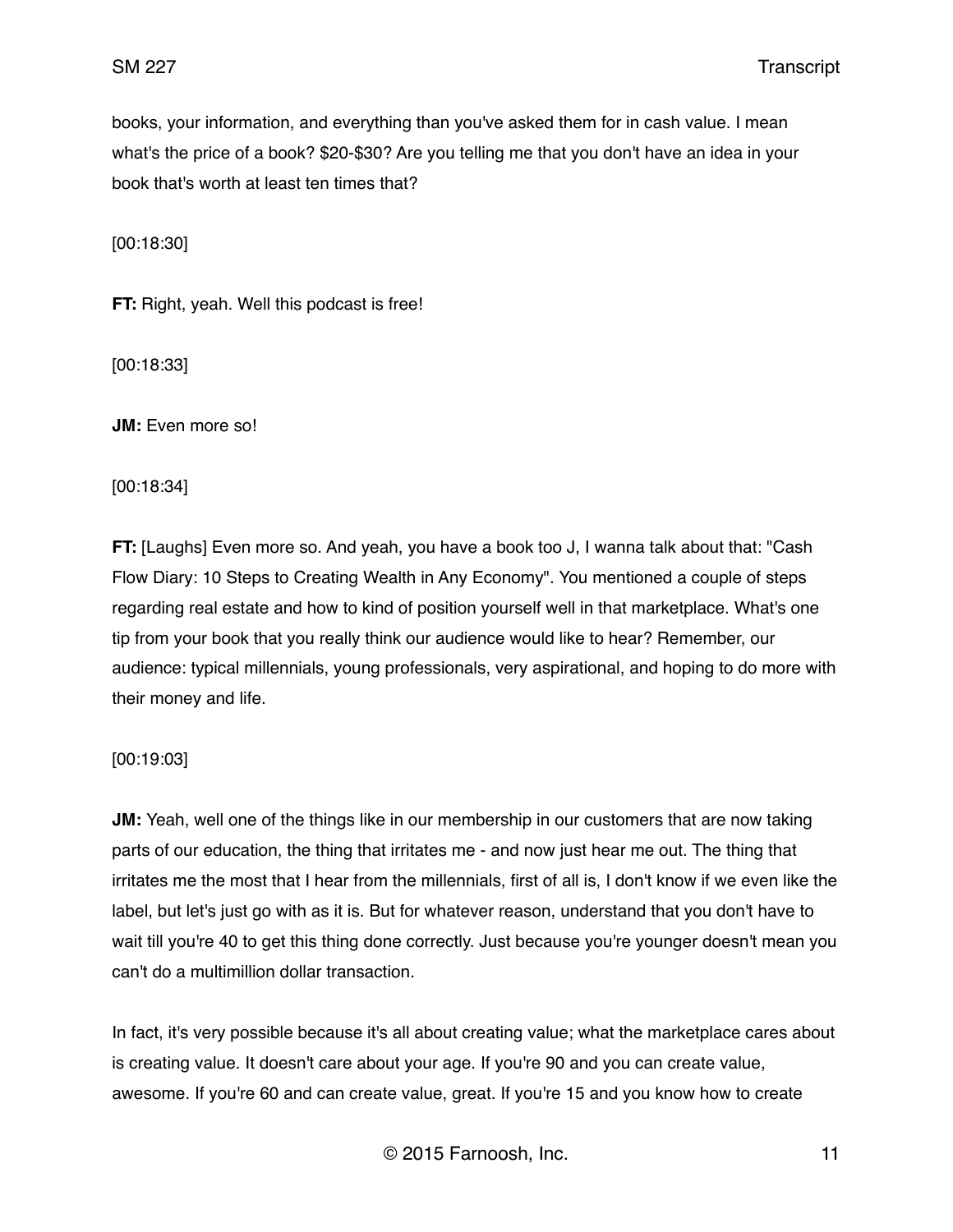value, great! The thing about real estate it's just one of the most, it's the easiest place to create value for most people because it simply has proof of concept. And this is the thing that I want you to hold on to, is the concept of proof of concept.

I know a number of you, you wanna do other businesses, you wanna do other things. And those things are great! Understand this: you're always gonna have the "proof of concept hurdle" and once you've gained the ability to prove your concept, the world is pretty much your oyster if it creates value. So just make sure you can do that, and underlying all of that, learn to sell something, please. Just learn to sell. I know Twitter, Facebook, YouTube, those are new ways of communicating and talking to people, but also remember that interpersonal communication is what separates today's business owner from - today's investor, especially real estate investing from just about any other person on the planet, is the ability to manage interpersonal relationships.

### [00:20:59]

**FT:** Yeah in some ways the social media, social platforms, while they're great in sharing and connecting quickly with wide audiences, I do think there is a downside risk, which is that you don't get out there and actually get one-on-one, face-to-face with people, which is a much needed raw talent.

#### [00:21:18]

**JM:** Yeah, absolutely. It'll make or break you in a very, very strong way. I mean you say you wanna raise capital for you idea, you say you wanna do something new, that's cool. It's just gonna require new skill sets from you and that's like - there's an eight step process that I talk about, and the third step is gaining new talents or skills. You must invest your time in gaining new talents or skills. And I don't just mean the academic knowledge, I'm talking about more the vocational stuff. More of the learning how to speak, how to communicate, how to sell, how to inspire, how to actually resolve conflict. All of these things are things that you or your business or you're gonna deal with in some form or fashion. And depending on how well you deal with them now, that's going to determine your trajectory later for sure.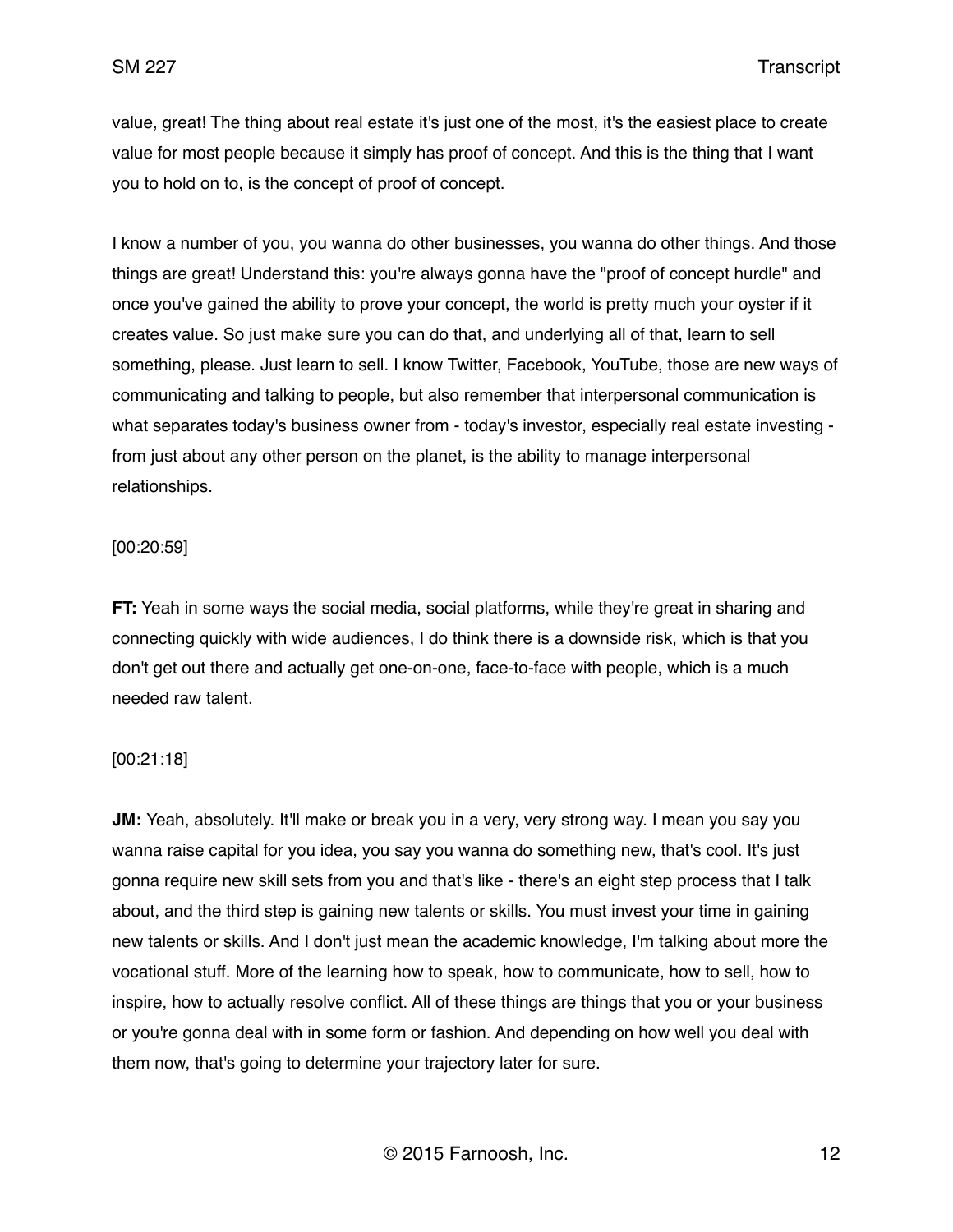#### [00:22:10]

**FT:** What is one thing you wish you had learned about money when you were growing up J? I ask my guests this question often on the show. Maybe another way to capture this is, what is a pivotal money memory for you, as a child, growing up that now as an adult you look back and you think, "Wow that was quite a teachable moment or a life lesson that, whether consciously or unconsciously, stayed with you all these years"?

### [00:22:35]

**JM:** Well one of the things, and it's probably more negative stuff than positive stuff as it relates to money, is that being a minority, African-American, etc., whatever you wanna classify it as there are times in certain communities where you can be taught that money is for this other group of individuals, not you. And that's a problem. Growing up with that mindset could cause you to do choose different things, and I just remember as we've grown through this process there's a phrase that I want everybody to understand: is that "Wealth is for everyone! That means you!"

And I know it sounds corny, it sounds silly from time to time, but when you say that or when you year those words, "Wealth is for everyone," you should repeat to yourself, "That means me!" Because you don't know subconsciously what may or may not be driving you in terms of your operating system and how you're operating to go out there and attract more of what it is that you're seeking. And at the end of the day, the better problem solver you become, the more you'll be rewarded, as I said earlier, with those certificates of appreciation that we call "money".

#### [00:23:45]

**FT:** What would you say is your "So Money Moment" J? Now we've talked a lot about the failure and hitting rock bottom and then how you began to slowly rebuild. At what point do you recall feeling like you had really come really far? That you had, as I say, reached maybe the pinnacle of the feat - the So Money Moment?

[00:24:12]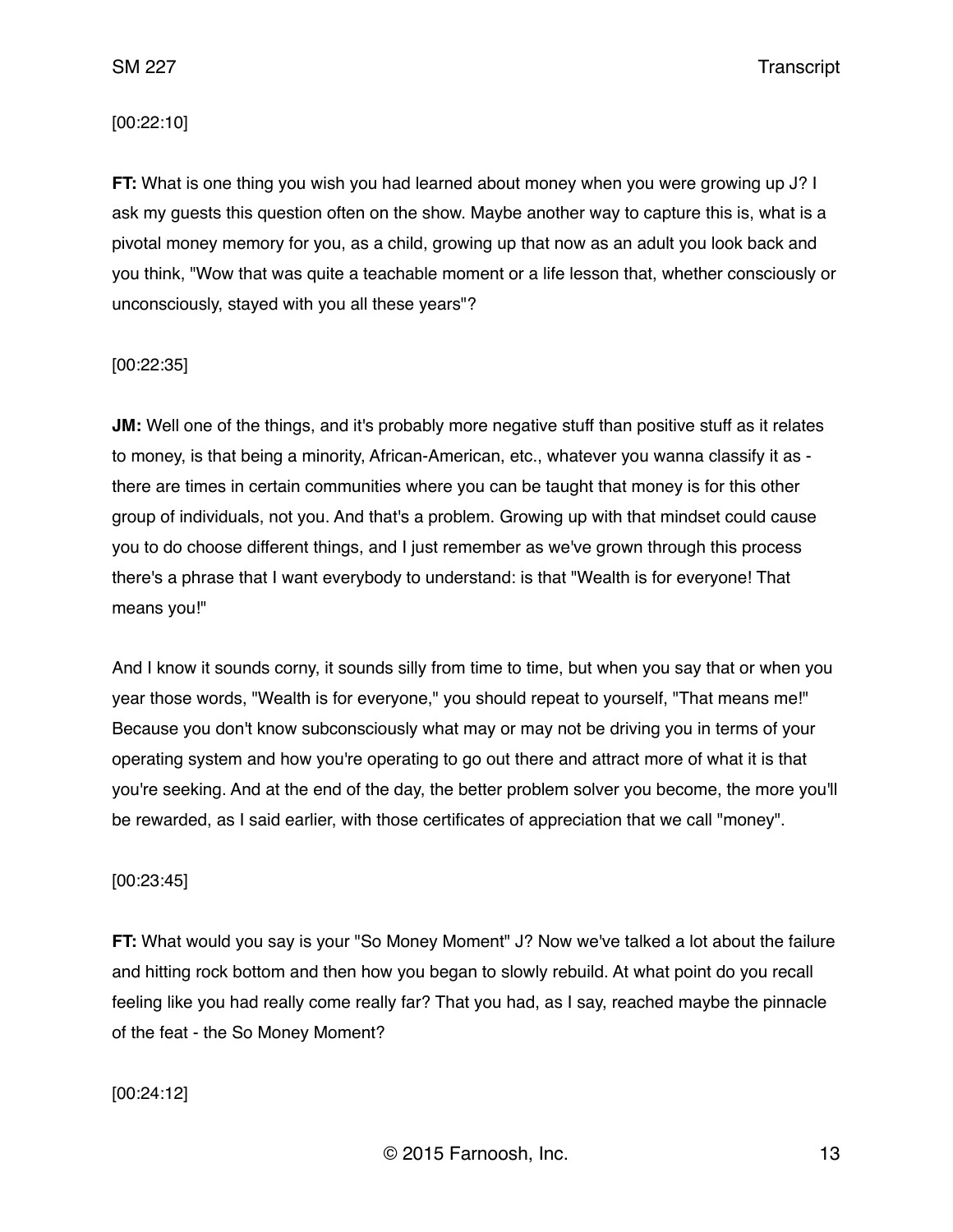**JM:** Sure, sure. I wouldn't say that I'm at the pinnacle and so for so many reasons I feel like I'm just getting started, even though it's been a number of years. I will say though that there have been many times where I'm like, "Wow, this is my life. This is what's happening to me." One of such time was I got to work with our Men's USA Basketball Team and teaching them some of the principles of cash flow using Robert Kiyosaki's Cash Flow Game. I can also mention, or remember the time that I was actually on stage with Robert Kiyosaki in front of 4,000 people and it was broadcast to 90 countries. And I'm just like, "Okay?" I mean, and I've had the privilege of sharing the stage with a number of notable names, including Tony Robbins and others.

It's just, all I was trying to do is feed my family man! [Chuckles] That was my goal. And all this other stuff keeps happening, and it's awesome, and it's fun, and I always feel this way when you go, you visit a job site after it's a vacant building and you put it back in service and you see the people living there, you're just like, "Wow, that started with an idea. That started with a need to eat." And now people have a place to stay, you've created some jobs. I mean those are all things that I did not grow up thinking about, I did not know that I had within in me. And I probably wouldn't know if the things that happened didn't happen cause I would've been too afraid to actually try. And today's just a different story because of it.

[00:25:49]

**FT:** Who is that friend that gave you that brilliant idea? Who said, "You should go into real estate, and here's how"?

### [00:25:56]

**JM:** His name is Steven Gregg. He's still around, he's out there. He was actually a very strong mentor and helped me to break down a number of walls when it comes to networking and sales and what not, because I am naturally an introverted and shy person.

[00:26:12]

**FT:** What? I don't believe that.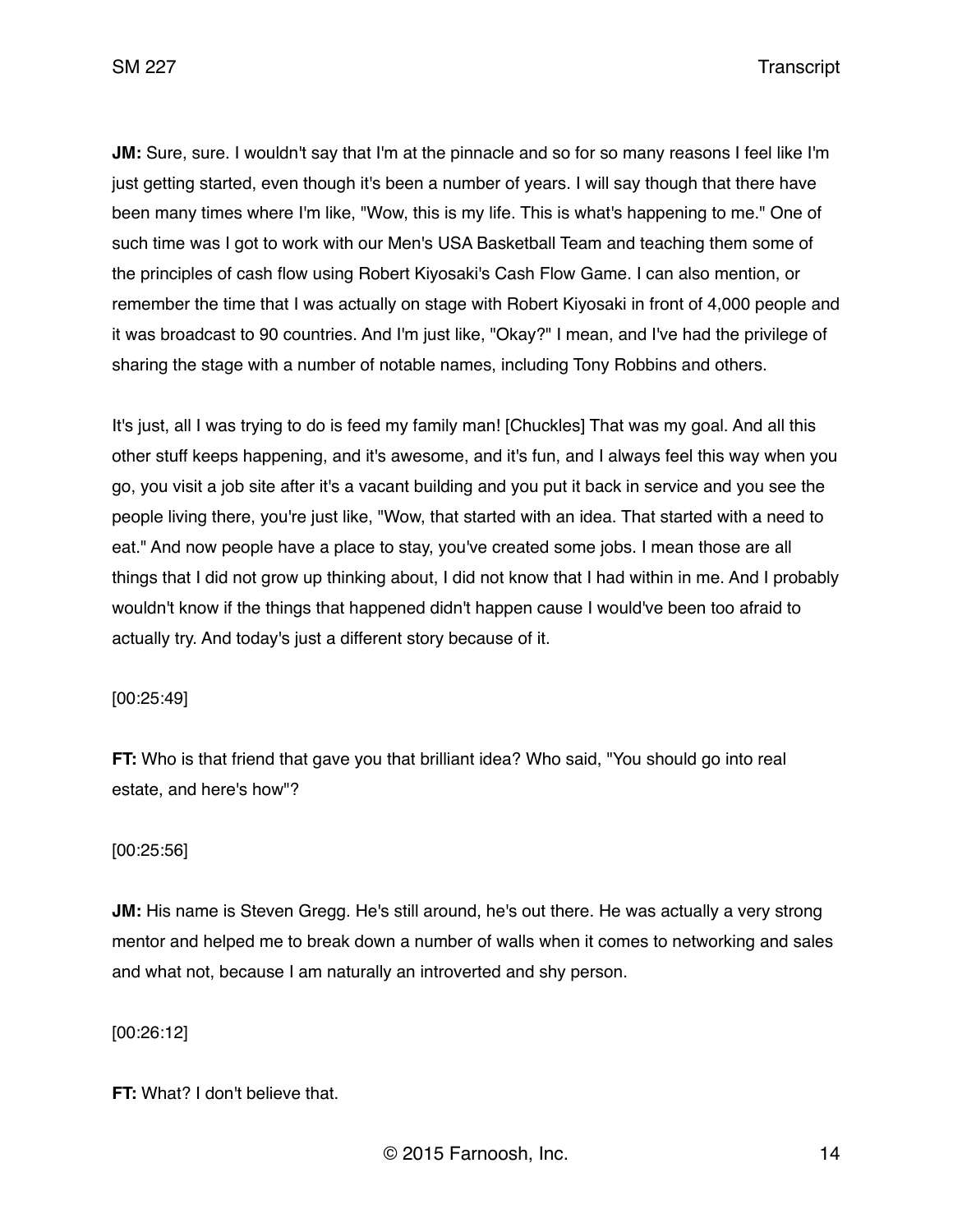[00:26:15]

**JM:** I understand. There's video proof, trust me. It's all good! [Both laugh] All you gotta do is take me to a party and it won't take long to go, "Wow," I just - that's just not where I recharge, you know? I'm just not that guy. But if you ask, if I have to choose between being that way or eating and my family needs me, I'm gonna - I've gotta step up to the call.

[00:26:41]

**FT:** You'll be an ace-networker. You'll be that guy in the room, right? Working it.

[00:26:46]

**JM:** If I have to, if that's what - if my kids need some eggs and I gotta go make that happen, that's exactly what's gonna go down.

[00:26:53]

**FT:** Of course.

What is your number one financial habit J? You started in financial services, transitioned to real estate, now you're this full-blown entrepreneur, author. Through it all, what has been your number one habit that directly helps you with managing your money well and making sure that you are able to make the right decisions?

[00:27:15]

**JM:** I would say there's - I don't know if there's number one. They kind of all three work together. One: contribution and giving. That's something that we consistently do, with charitable organizations and especially our church. Two: I understand my weaknesses. I love to buy stuff and spend money. That's like just fun for me. Retail therapy, I am your guy in so many ways it's not even cool. But because I know that, I put myself on an allowance and my CFO handles a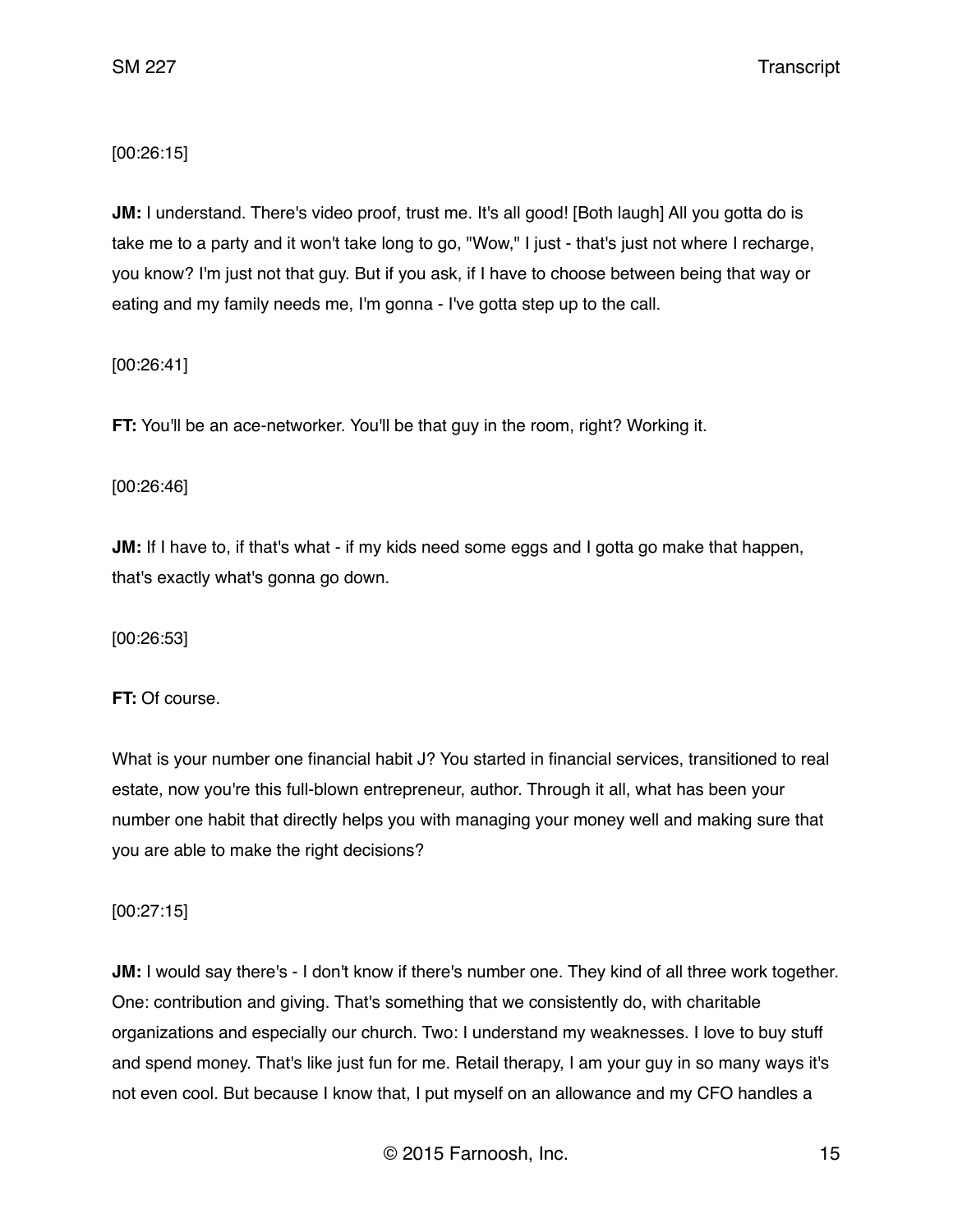significant portion of everybody's paycheques and payments and all this other stuff because that's where her strength is. Which is the other thing is, you let people do what they do best and you hire out the rest. I learned I'm not the best at managing money personally myself, so I hire people who are better than me at it to go do those things, to make sure that corporate objectives are met, that investors - as we're going out there to raise capital, the proper reporting, the SEC, whatever we've gotta do gets done

[00:28:24]

**FT:** Yeah, I've heard that now from a number of guests, that first and foremost it's about contribution, it's about giving. And I'm a big fan of outsourcing as everybody knows! [Both chuckles] And I even outsource some of my financials because even doctors need their own doctors. So we are almost wrapped here J, this has been a really awesome conversation. I love that the level of depth that you've brought to the show. We are gonna have a little bit of fun now, just a little more superficial here.

[00:28:58]

**JM:** Okay.

[00:29:00]

**FT:** Where I start a sentence and you finish it, it's my So Money Mad-libs.

[00:29:03]

**JM:** [Laughs]

[00:29:05]

**FT:** And the first one is, if I won the lottery tomorrow, let's say you win the Powerball - \$100 million - the first thing I would do is \_\_\_\_\_.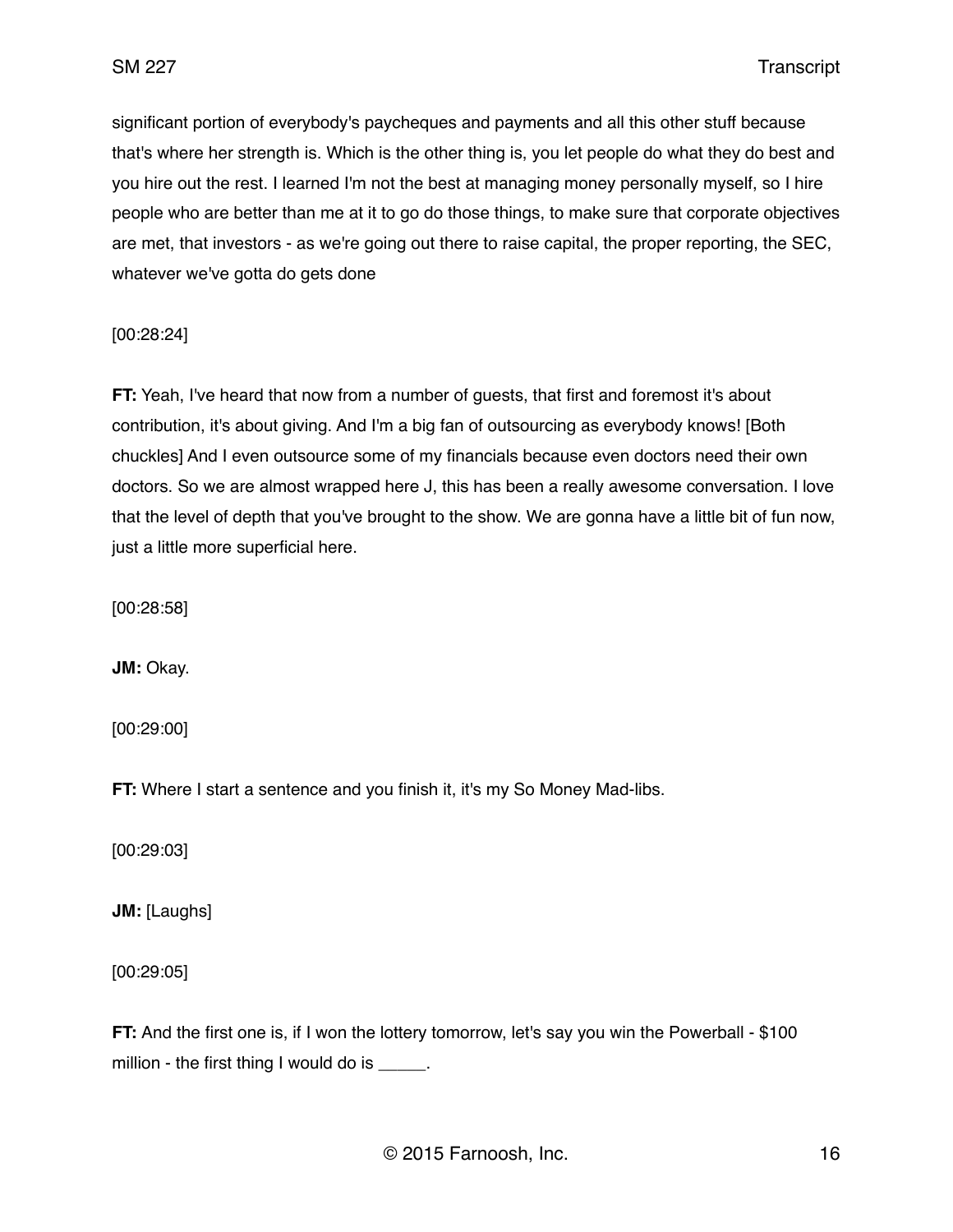[00:29:16]

**JM:** Buy a shopping centre.

[00:29:19]

**FT:** Really? Tell me more about this. What is the rationale behind buying a shopping centre?

[00:29:24]

**JM:** Well that becomes my golden goose, right? You're gonna give me \$100,000 - or what was it? \$100 million? Yeah I'm just gonna go buy some shopping centres. I'm just gonna end up buying more real estate cause I've learned you take care of the goose. So that \$100 million becomes the goose, and you just keep taking care of the goose cause it'll keep laying as many eggs as you'd like to go out there. Plus, I said earlier, I like shopping.

[00:29:51]

**FT:** [Laughs]

[00:29:52]

**JM:** So that concept fits very, very well for me. Plus, on Black Friday if I own the shopping centre, I can get in the door first.

[00:30:02]

**FT:** You can get that flat screen TV for \$18, but you might have to fight me for it, I'm just saying.

[00:30:10]

**JM:** Hey, I'm the one with the keys!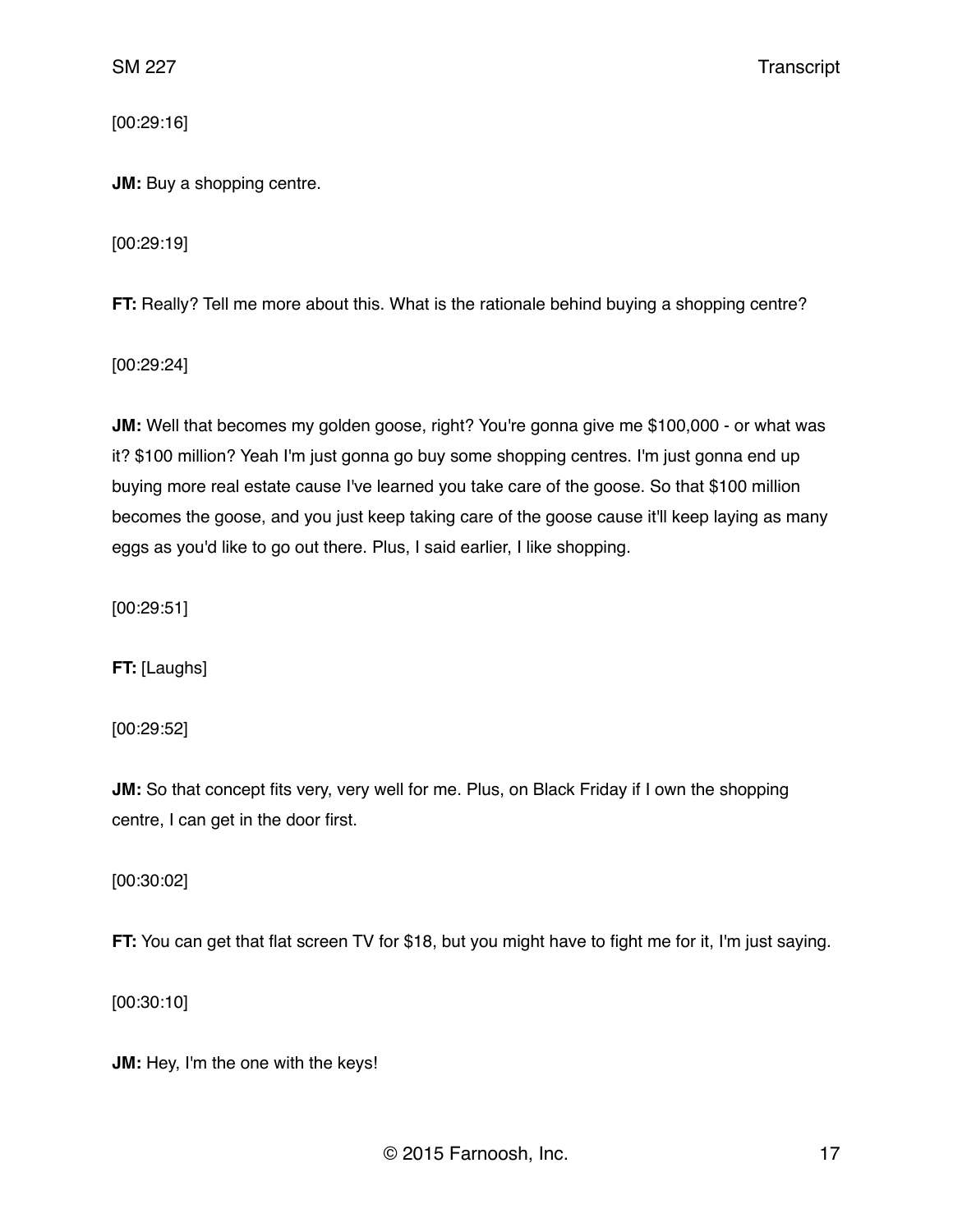[00:30:12]

**FT:** That's right. [Both laugh]

[00:30:14]

**JM:** You're not - there is no fight.

[00:30:16]

**FT:** Yeah, but yeah okay you win that one.

[00:30:19]

**JM:** Exactly! That's my point, that's my point.

[00:30:22]

**FT:** Interesting. Okay, I've never - if you can believe it, no one's ever said that. No one's ever completed that sentence in that manner.

[00:30:31]

**JM:** [Laughs]

[00:30:32]

**FT:** My one expense that makes my life easier or better is \_\_\_\_.

[00:30:40]

**JM:** Anything I buy with the Apple logo on it.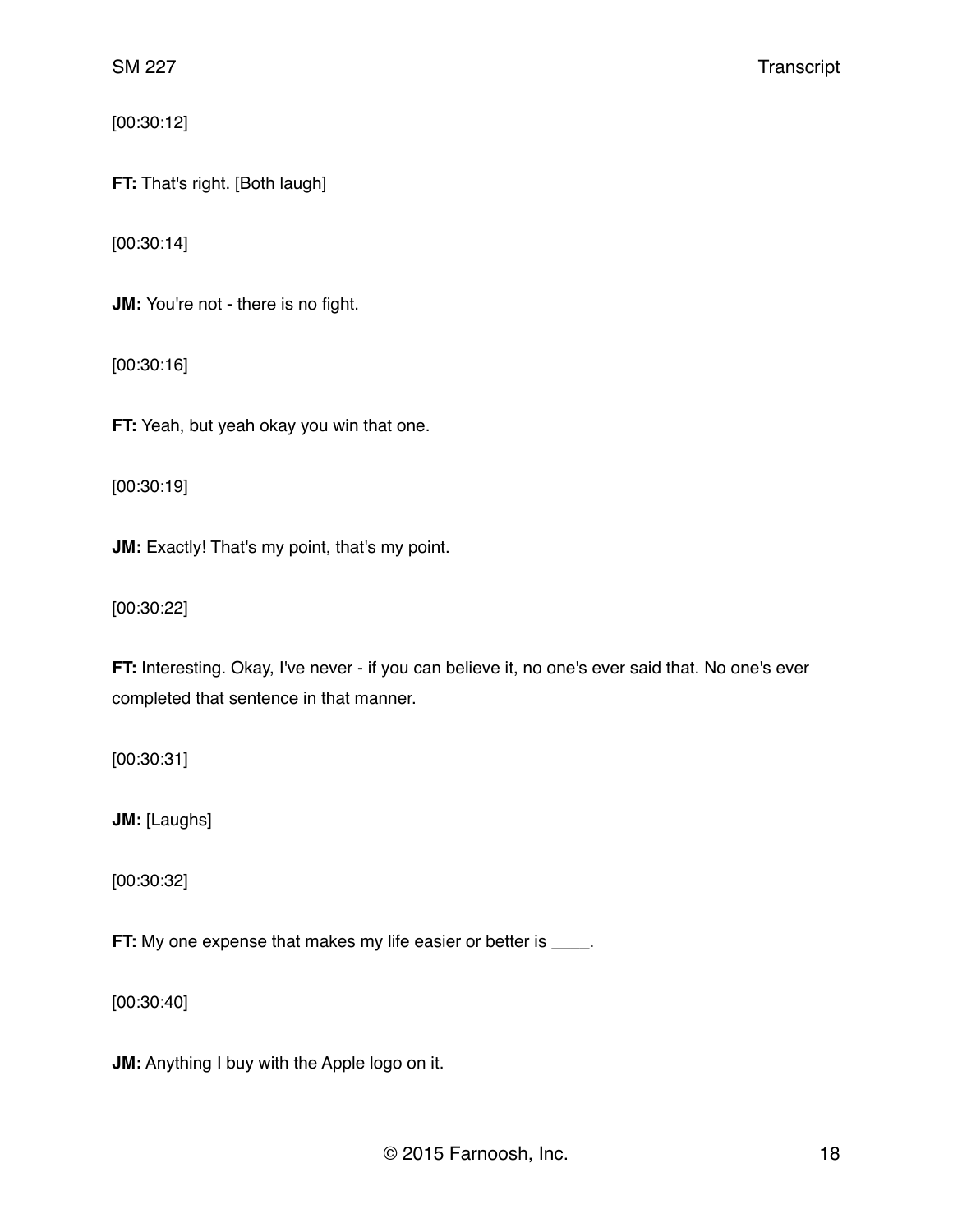[00:30:43]

**FT:** Ha! Okay. Enough said. My greatest guilty pleasure is \_\_\_\_.

[00:30:49]

**JM:** Interesting. I probably play video - yeah, video games. I allow myself, I restrict myself to playing video games only to a certain time of the year cause I can get totally drawn into it and you might as well forget that business exists during that time period. I play Magic to Gathering; yup, I said it. There it is. And I do watch So You Think You Can Dance cause I really like it.

[00:31:21]

**FT:** I, okay I like to watch Dancing With The Stars. If anyone on this podcast, including you J, knows how I can get on Dancing With The Stars, I would be their first podcast host.

[00:31:32]

**JM:** [Laughs]

[00:31:32]

**FT:** I would be the most obscure - although I've watched last season, I didn't know half the people and so I feel like now I can probably qualify because I'm also an obscure person, relative to some of the people who've been on the show in the past. But I would love it if someone out there could get me on Dancing With The, like the C-D List Stars. There should be like another, like a spin-off that's like "Dancing With The Podcasters", I dunno. Something! I wanna get on that show, real bad. That's my guilty pleasure.

[00:32:04]

**JM:** Yes, I understand.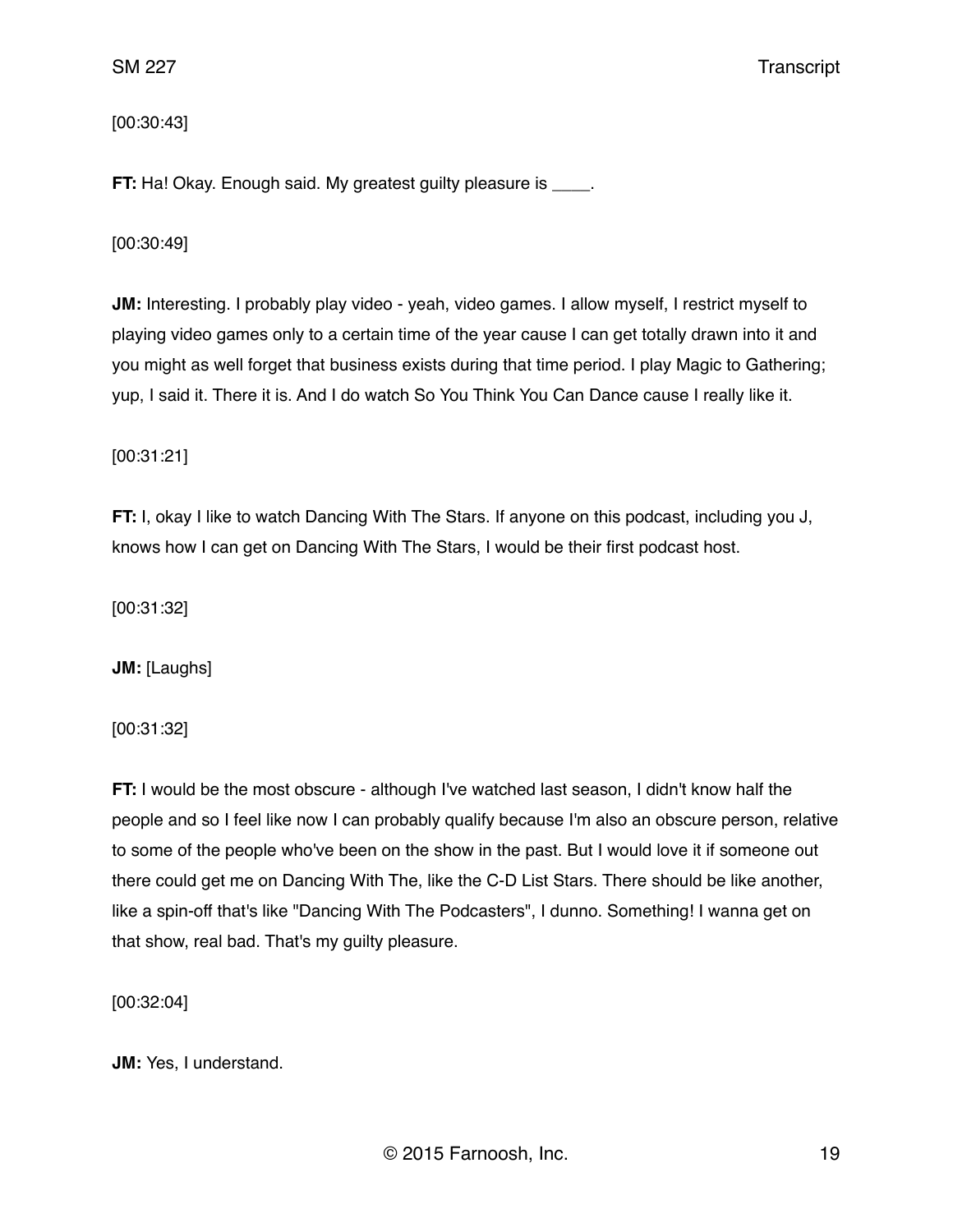[00:32:06]

**FT:** When I donate I like to give to \_\_\_\_ because \_\_\_\_\_.

[00:32:08]

**JM:** I give to, usually my church is the first place I go. But I also have this habit of giving at least \$2 to any homeless person I run near by. Because you don't know. I mean the bible speaks about how you may have entertained angels, but more importantly, you don't know their story, you don't know where they've been. And that person, I mean honestly I personally have taken clothes out of other people's trash cans and worn them because that's just the life situation that I was in. And I know what it's like to be on the receiving end as well as the giving end of that.

[00:32:49]

**FT:** Where do you live J?

[00:32:51]

**JM:** I live in Orange County, California.

[00:32:54]

**FT:** I was gonna say, if you live on my block, I live in a very economically diverse part of Brooklyn where you've got lots of wealthy people, but also a lot of - lots of working class and then a lot of unemployed, often homeless people and here in New York, it's just really, it's tough. You see a lot of tragedy everywhere. People are asking for money all over the place, and it's like at what point do you, how do you even decide who to give to? It's really one of those things where if you have the money you give the money, and if you don't you can't. But I unfortunately walk by so many people who are begging everyday and I don't know, how do I make that choice?

[00:33:38]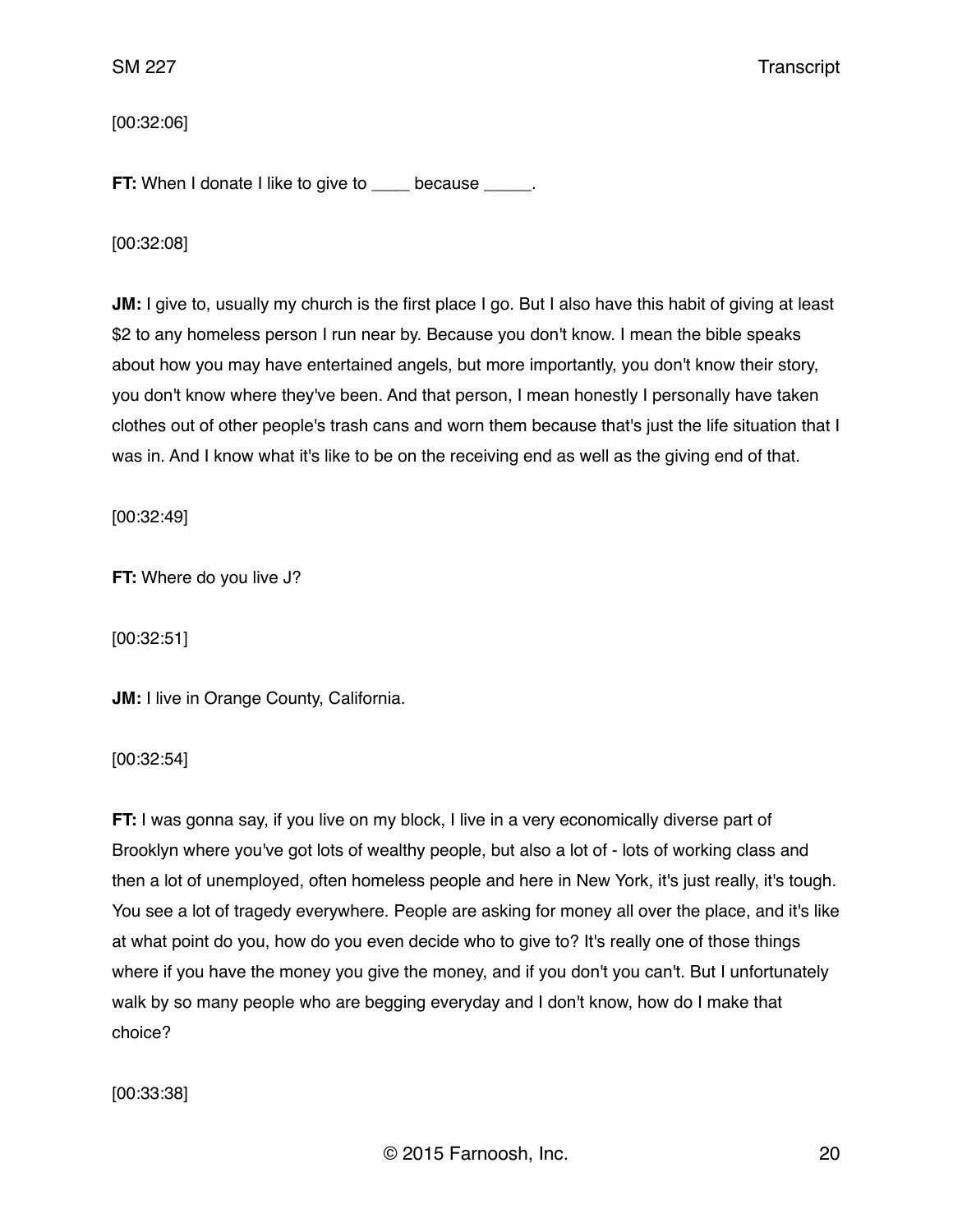**JM:** Well again, give more in use value than you take in cash value. Sometimes money is the low common denominator. When I can't think of something to do, give them money. Otherwise give them, shoot to be honest, give them my book because that'll help them up more than giving them any \$2. Give them an idea, help them to take that next step. I mean at the end of the day that's what's missing. Nobody has a money problem, and this is coming from a guy who squatted in bank owned property, I've slept in my car, I've been on floors, I've not eaten, I've done all these things.

Nobody has a money problem. We have an idea problem, and when you learn how to package and correctly market and leverage your ideas, it solves your money problem. SO you just gotta have, they just need a really good idea that they can get behind and put their skills and talents to use more than anything. And that's what I try to do in various different ways more than just the money. And yeah sometimes there's definitely more of them than I have dollars, so I can't do it all the time, but I like to and I like to do my best. I mean we house them a lot. I mean if you wanna make a difference, and wanna be in real estate, go start a shelter. That's still a real estate play. You may not think of it that way, but it is. There are many ways to skin the cat and make a difference but the key thing to understand is that you can make a difference if you choose to.

[00:35:21]

**FT:** It's not a money problem, it's an idea problem. J, last question, I'm J. Massey, I'm So Money because \_\_\_\_\_\_.

#### [00:35:28]

**JM:** [Laughs] Wow! That is so out of character for me. I would never say that, but if I did, I'm So Money because I have a great team, my wife is awesome, God's been great, my kids are a great source of inspiration, and I'm willing to learn from everybody.

[00:35:53]